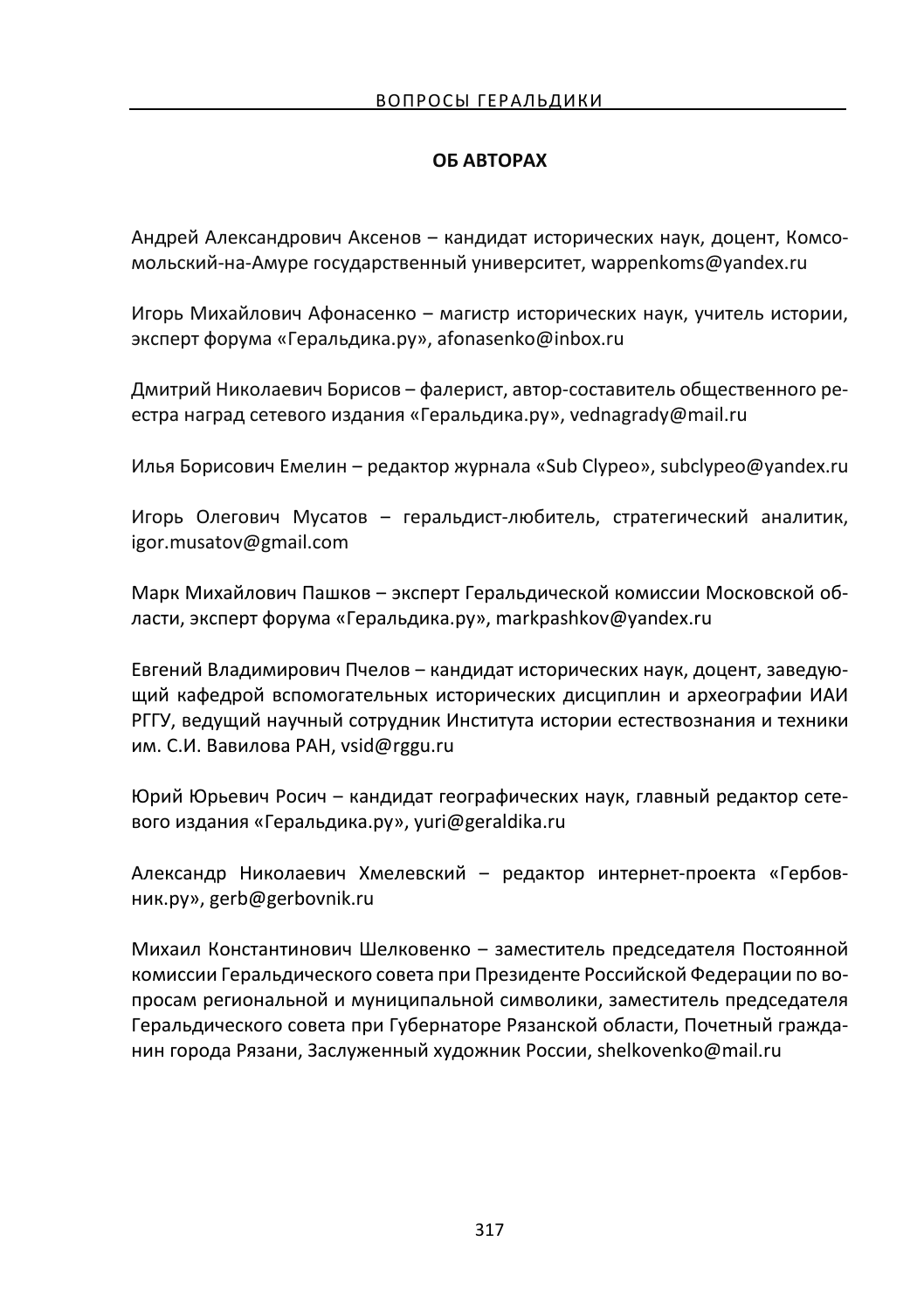## **ABOUT AUTHORS**

Andrey Aksenov ‒ Ph.D. of Historical Sciences, Komsomolsk-na-Amure State University, wappenkoms@yandex.ru

Igor Afonasenko ‒ Master of Historical Sciences, history teacher, expert of the Geraldika.ru Forum, afonasenko@inbox.ru

Dmitry Borisov ‒ falerist, author-compiler of the Geraldika.ru public register of awards, vednagrady@mail.ru

Ilya Emelin ‒ editor of the magazine «Sub Clypeo», subclypeo@yandex.ru

Alexander Khmelevsky ‒ editor of the Gerbovnik.ru web project, gerb@gerbovnik.ru

Igor Musatov ‒ heraldist, strategic analyst, igor.musatov@gmail.com

Mark Pashkov ‒ expert of the Moscow Region Heraldic Commission, expert of the Geraldika.ru Forum, markpashkov@yandex.ru

Eugene Pchelov ‒ Ph.D. of Historical Sciences, Head of the Department of Auxiliary Historical Disciplines and Archeography of the HAI of the RSUH, Senior Research Officer at the S.I. Vavilov Institute of the History of Natural Science and Technology of the Russian Academy of Sciences, vsid@rggu.ru

Yuri Rosich ‒ Ph.D. in Geography, Geraldika.ru editor-in-chief, yuri@geraldika.ru

Mikhail Shelkovenko ‒ Deputy Chairman of the Permanent Commission of the Heraldic Council under the President of the Russian Federation on Regional and Municipal Symbols, Deputy Chairman of the Heraldic Council under the Governor of the Ryazan Region, Honorary Citizen of the City of Ryazan, Honored Artist of Russia, Knight of the Order of Friendship, shelkovenko@mail.ru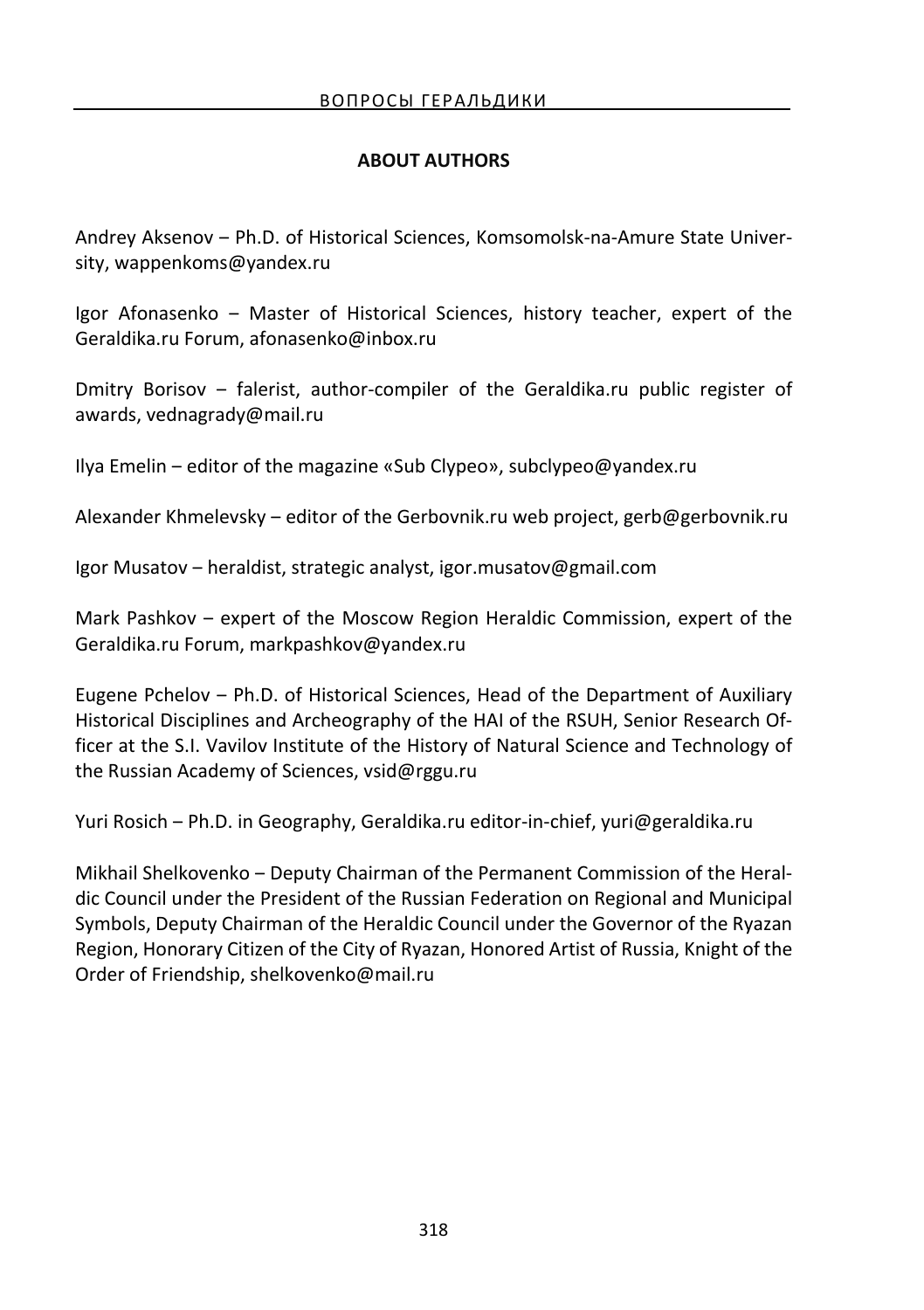## **SUMMARY**

In 2021 Geraldika.ru<sup>1</sup> celebrates the 20th anniversary. The countdown of our history started with the domain geraldika.ru registration.

All these twenty years we have worked fruitfully and collected information from miscellaneous sources. Numerous changes and updates were occurred, various innovations were introduced. The forum was full of discussions at different levels of significance and emotional tension. Many projects were created and supported, opened and sometimes, unfortunately, closed.

During this time, many of our friends and guests have left their big contribution on Geraldika.ru web pages. We remember everyone and value your help. As always, we are open for mutual cooperation, which, in addition to undoubted love to heraldry, is the basis for our lifestyle and professional activities.

The most important part of our large network is the Gerbovnik.ru web project. This is a truly unique database and graphic source for the Russian noble heraldry. Thanks to the verily tremendous efforts of our team members and friends, we were able to collect a colossal array of heraldic materials from the Russian and foreign archives, museums, libraries and private collections.

Geraldika.ru's activities have long gone beyond just web pages. And the presented digest of scientific and publicistic articles is a natural and expected continuation of our expansion life cycle. Here we have collected and published miscellaneous scientific materials on heraldic research topics. Our really gorgeous and respected experts have described and discussed a wide range of questions both related to the history of the Russian and European heraldry and about the heraldic practice centuries ago and nowadays.

This anniversary scientific collection of articles is entitled «Heraldic Issues». But this book provides answers only to a bit of questions within the whole infinite heraldic scope. Even more issues still remain unsolved and yet undescribed. Such cases are still waiting for their researchers and new publications, probably full of discoveries.

This book is also published in the year, when the famous Russian heraldist Igor Borisov would hold his 85th anniversary. And this year also we celebrate the 300th anniversary of the Russian Heraldmeister's office at the Senate created in 1722.

We sincerely believe in the relevance, demand and necessity of our work for the successful extension and prosperity of the Russian heraldry, which is an essential part of our lifestyle. And we will continue to strive for unattainable perfection.

*The Geraldika.ru editorial staff* 

 $\overline{a}$ 

<sup>&</sup>lt;sup>1</sup> Heraldry.ru in English.